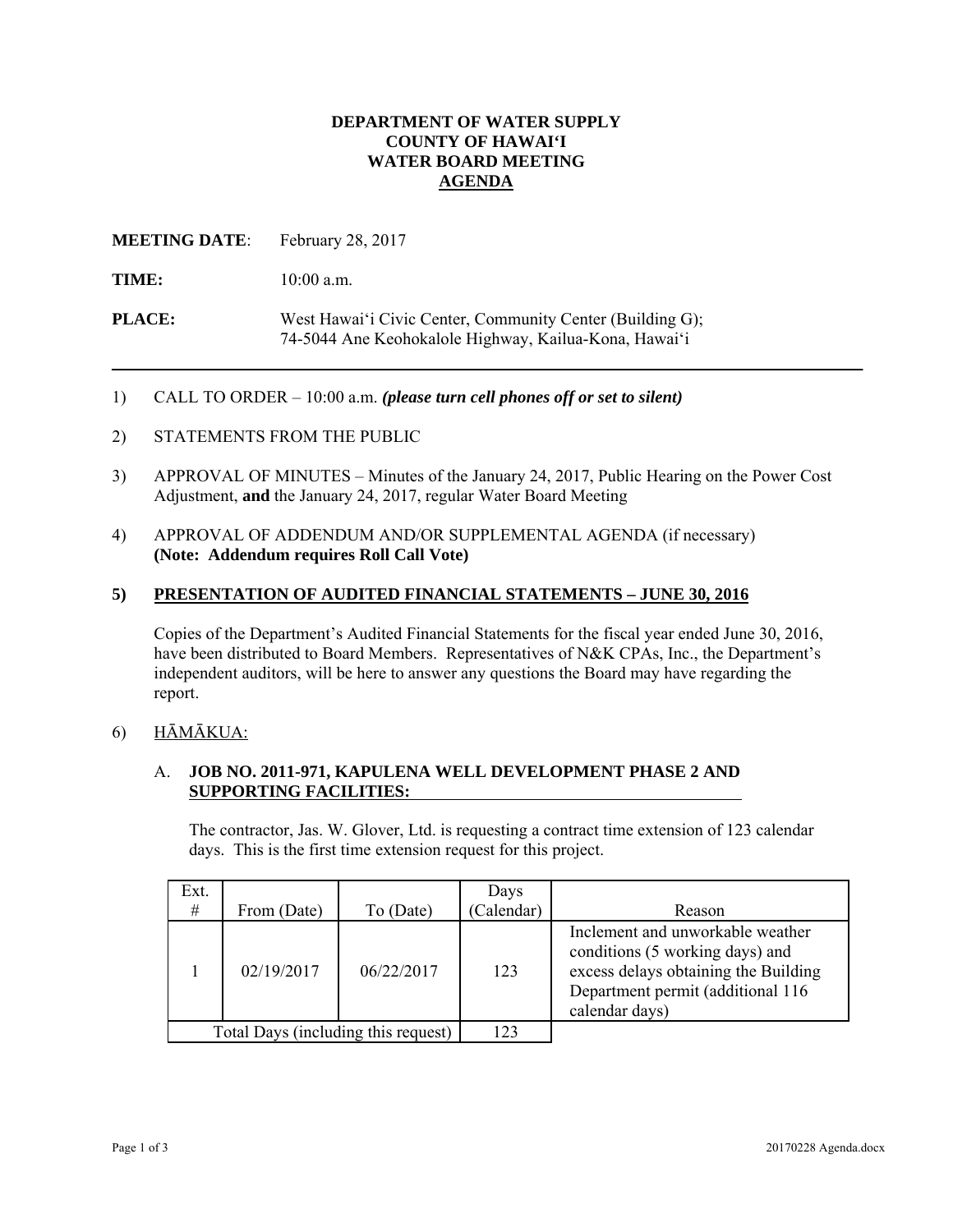The contractor's time extension request of five (5) working days is in concurrence with the Department's tally of reported agreed upon rain-outs. The 116 additional calendar days is requested due to excess delays in obtaining the building permit (158 calendar days in total).

RECOMMENDATION: It is recommended that the Board grant this contract time extension of 123 calendar days to Jas. W. Glover, Ltd., for JOB NO. 2011-971, Kapulena Well Development Phase 2 and Supporting Facilities. If approved, the contract completion date will be extended from February 19, 2017, to June 22, 2017.

## 7) MISCELLANEOUS:

# A. **DEDICATIONS**:

We received the following document for action by the Water Board. The water system has been constructed in accordance with the Department's standards and is in acceptable condition for dedication.

# **1. GRANT OF EASEMENT AND BILL OF SALE**

Ali'i Beach Estate III – SMA 314 (CPR) Grantors: Capuzzu, Woodland, Lundrigan Survivor Trust, Suppes 2010 Trust, et al. Tax Map Key: (3) 7-6-017:006 Facilities Charge: \$16,500.00 Date Paid: 12/01/2015 Final Inspection Date: 9/11/2014 Water System Cost: \$22,300.00 Capital Assessment Fee: \$1,500.00

RECOMMENDATION: It is recommended that the Water Board accept this document subject to the approval of the Corporation Counsel and that either the Chairman or the Vice-Chairman be authorized to sign the document.

### B. **EQUIPMENT BID NO. 2017-06, FURNISHING AND DELIVERING EQUIPMENT - PORTABLE MESSAGE SIGNS TO THE DEPARTMENT OF WATER SUPPLY:**

Bids were received on February 27, 2017. Report to be made at meeting.

# C. **UPDATE RE: NATIONAL PARKS SERVICE'S PETITION TO DESIGNATE KEAUHOU AQUIFER AS A GROUND WATER MANAGEMENT AREA:**

For discussion and possible action.

## D. **EXECUTIVE SESSION RE: NATIONAL PARKS SERVICE'S PETITION TO DESIGNATE KEAUHOU AQUIFER AS A GROUND WATER MANAGEMENT AREA:**

The Water Board anticipates convening an executive meeting, closed to the public, pursuant to Hawai'i Revised Statutes, Sections  $92-4$ ,  $92-5(a)(2)$  for the purpose of consulting with the Water Board's attorney on questions and issues pertaining to the Water Board's powers, duties, privileges, immunities and liabilities.